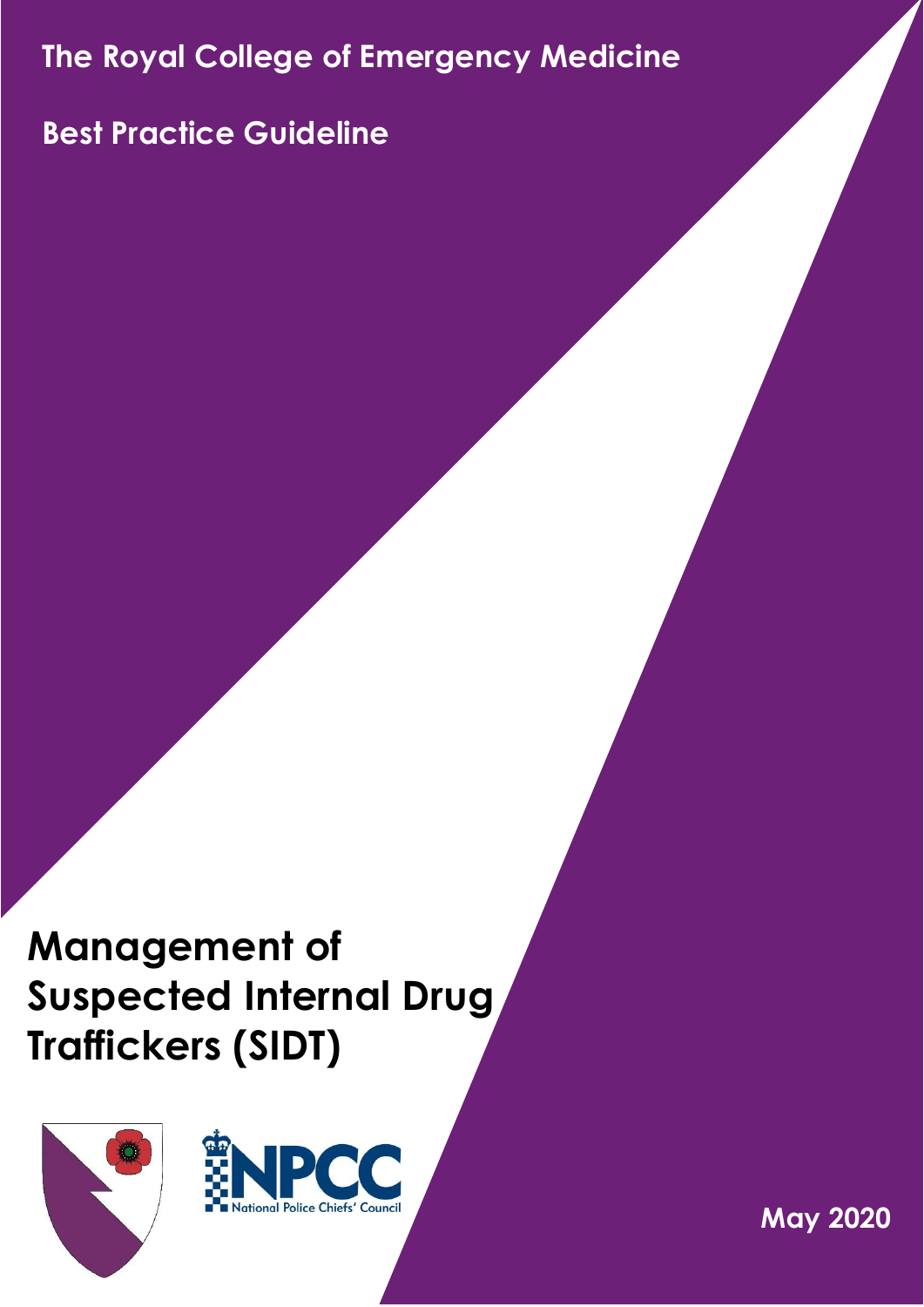# **Summary of recommendations**

# **Clinical management**

- 1. Toxicology screens (urinary/blood) should not be used to guide management or discharge decisions.
- 2. A Low Dose CT Scan (LDCT) of the abdomen and pelvis is the investigation of choice in suspected internal drug traffickers (SIDT).
- 3. Those presenting with an acute abdomen should be offered a CT with contrast and referred for urgent surgical review.
- 4. Indications for urgent surgical removal of packages include: abdominal pain (possible obstruction or ileus); radiological evidence of remaining package(s) which are too large to pass through the gastric sphincter and evidence of significant/worsening toxicity such as acute psychosis or adrenergic symptoms.
- 5. Body stuffers should be observed for 8 hours post ingestion if asymptomatic or longer if symptomatic *(Level 4 evidence).*
- 6. Asymptomatic body packers and pushers can be safely discharged to the police/Border Force (BF) <sup>1</sup>.
- 7. All patients who are Suspected Internal Drug Traffickers should be provided with a discharge letter.

# **Legal and ethical issues**

- 1. Current best practice is to perform LDCT to look for internal packages. When consenting the patient, informing them that the findings might not change clinical management and may be used in a subsequent criminal prosecution is essential.
- 2. In patients aged under 18 years of age there are specific guidelines to follow regarding consenting for examination and imaging (Appendix 3).<sup>2</sup>
- 3. Although the police would initiate safeguarding processes, EDs should also implement their own local safeguarding systems.
- 4. Medical information should be provided to the police in a sealed envelope for attention of the custody healthcare professional in line with Good Medical Practice and Caldecott Principles <sup>3</sup> <sup>4</sup>.

# **Forensic issues**

1. Any packages or items obtained from the patient should be given as soon as possible to the police as part of their criminal investigation and to preserve the chain of evidence.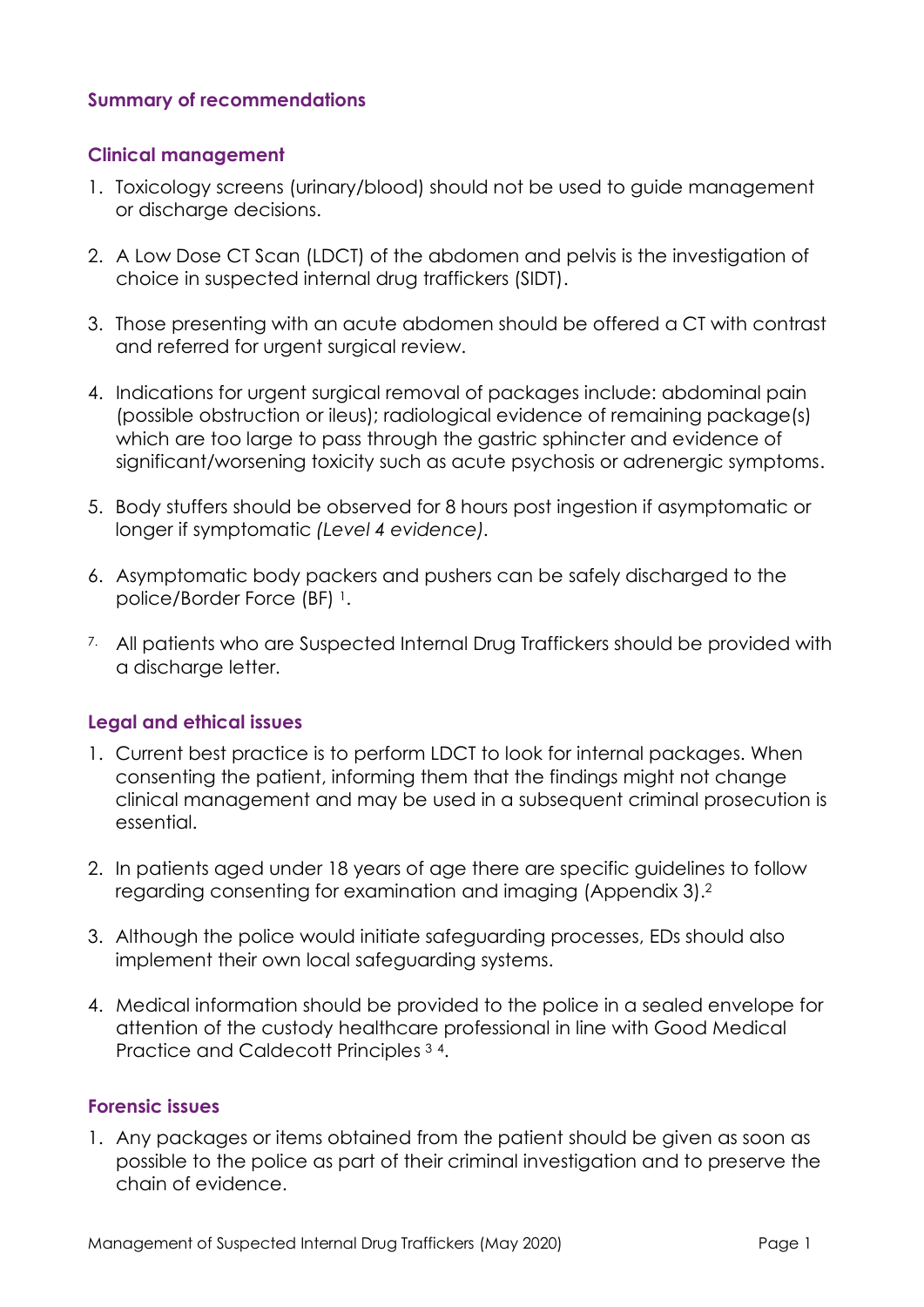# **Scope**

This guideline deals with patients presenting to the Emergency Department (ED) Suspected of Internal Drug Trafficking (SIDT). There are several means of drug concealment described below. Increased awareness amongst police have increased the number of referrals to EDs. Persons under arrest are known as detainees. The document has been reviewed to encompass clinical, radiological, ethical and legal responsibilities for the management of SIDT for ED, and clarifies interactions with the Police and Border Force (BF)<sup>5</sup>. The legal framework upon which this document comments is specific to England, Wales and Northern Ireland.

# **Reason for development**

There were 43 drug related deaths in police custody between 1997 and 2002 with 16 due to internal drug concealment<sup>6</sup>. These deaths in police custody are typically young patients and are preventable in nature. They have a significant impact on the families of the deceased as well as the police officers who are involved. These incidents automatically lead to a Coronial Inquest 7. There is often concern and apprehension amongst police officers when detaining a person suspected of internal drug trafficking due to risk of death. Clinical staff may also be anxious when dealing with the police and detainees around consent, police powers, clinical investigations and management of patients suspected of drug trafficking.

# **Definitions**

Illicit drugs are imported into the UK by air, sea and land routes and then distributed throughout the country. Individuals may conceal drugs by swallowing drug packages or placing them in their anus or vagina. Patients are unlikely to admit to clinicians that they are concealing drugs.

The following terminology from the Chief Medical Officer's Report on the Medical Care of SIDTs should be adopted by the NHS, Police Forces and BF agencies <sup>7</sup>.

# **1. Body Packers or "Mules"**

Body packers swallow well wrapped drug packages, most commonly cocaine The packages are subsequently passed and sold on the street.

Packages can number from a dozen to a few hundred and are of varying quality (30-80% purity) and size. Leakage, rupture or unravelling of the packages will expose packers to severe or fatal toxicity. In the past, packages were handmade using various materials, e.g. condoms, but they are now usually machine manufactured, reducing the risk of unravelling or rupturing <sup>8</sup>. They are usually arrested at air, sea and land ports by Border Force officers and referred to local EDs.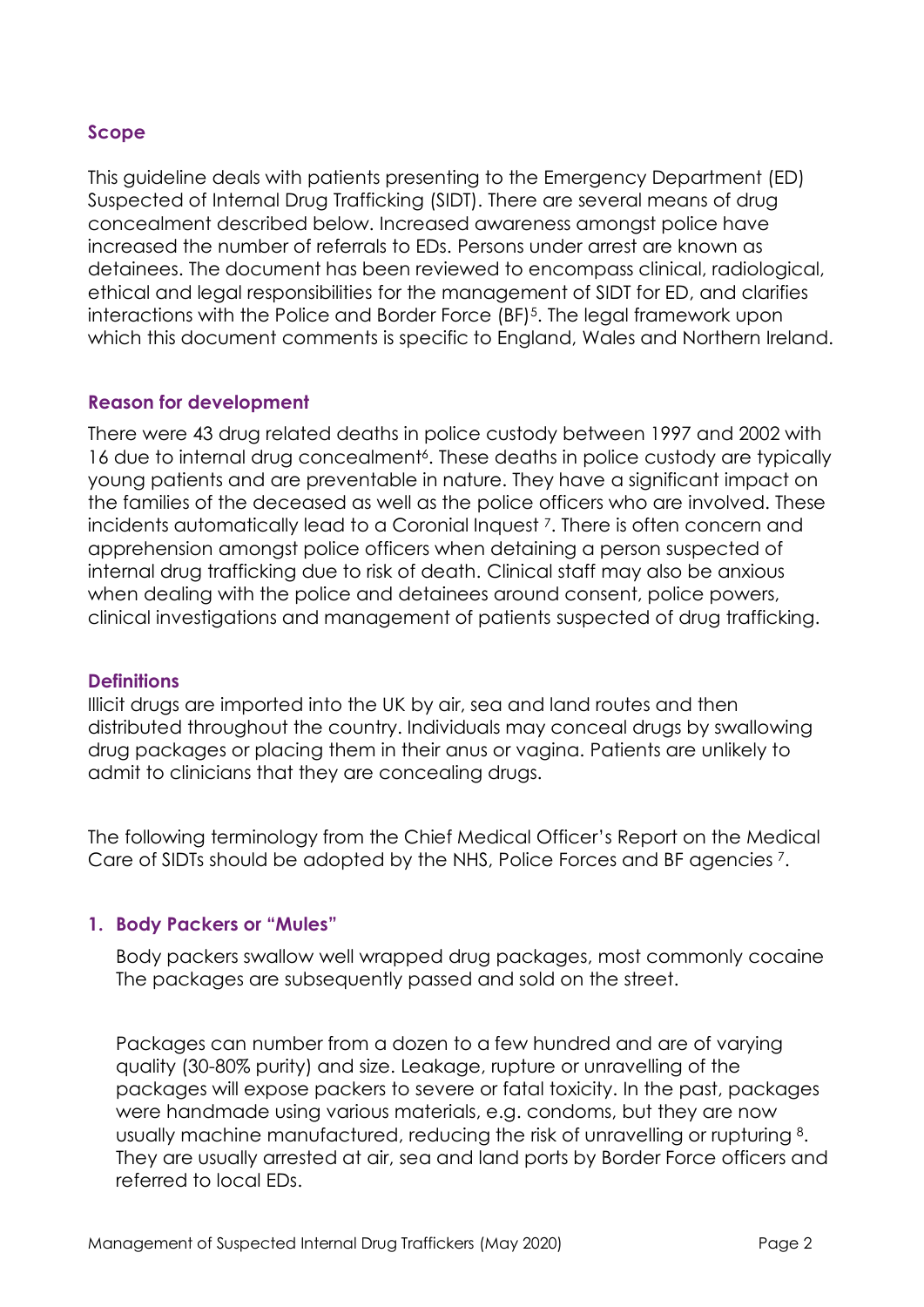# **2. Body Stuffers**

Drug dealers and street users may conceal drugs wrapped in cling film in their mouth. The packages are swallowed or spat out to avoid detection by the police. The packages are smaller in quantity (and dosage) than packers but are poorly protected in the digestive system and so more likely to lead to toxic symptoms. There is a delayed effect of release of the drugs which is why a period of observation in ED of 8 hours is required from time of suspected ingestion.

It is police policy to bring detainees who have been seen to swallow (stuff) drug packages to ED.

# **3. Pushers**

Pushers conceal drugs, usually in containers such as "Kinder eggs" or objects such as mobile phones or sim cards, in their rectum or vagina, to avoid detection. They are at a lower risk due to the packaging method but pushers should be observed carefully as they may also re-swallow to avoid detection<sup>9</sup>.

"County lines" describes tactics by drug dealers who use juveniles and vulnerable adult to transport drugs to suburban areas in this manner. Consider the possibility the patient trafficking drugs may themselves be a victim.

**Parachuting** is a technique of recreational drug use in which medications or illicit drugs are ingested by wrapping them in a covering that is expected to dissolve or unravel in the gastrointestinal tract and release the drug for later absorption. Such patients should be managed as body-stuffers.

# **The Police Aspect**

The Police and Criminal Evidence Act 1984 (PACE), as amended by the Drugs Act 2005<sup>10</sup> and the Authorised Professional Practice (APP) from the College of Policing, recommend that an individual is transported straight to hospital as a medical emergency whenever an officer suspects a detainee has concealed drugs <sup>11</sup>.

The detainee will remain under arrest with officers maintaining a close watch to prevent re-swallowing or disposal of the evidence. However, a patient has the right to speak confidentially to a doctor and suitable arrangements, i.e. hospital security, should be available to enable this if the police are asked to leave.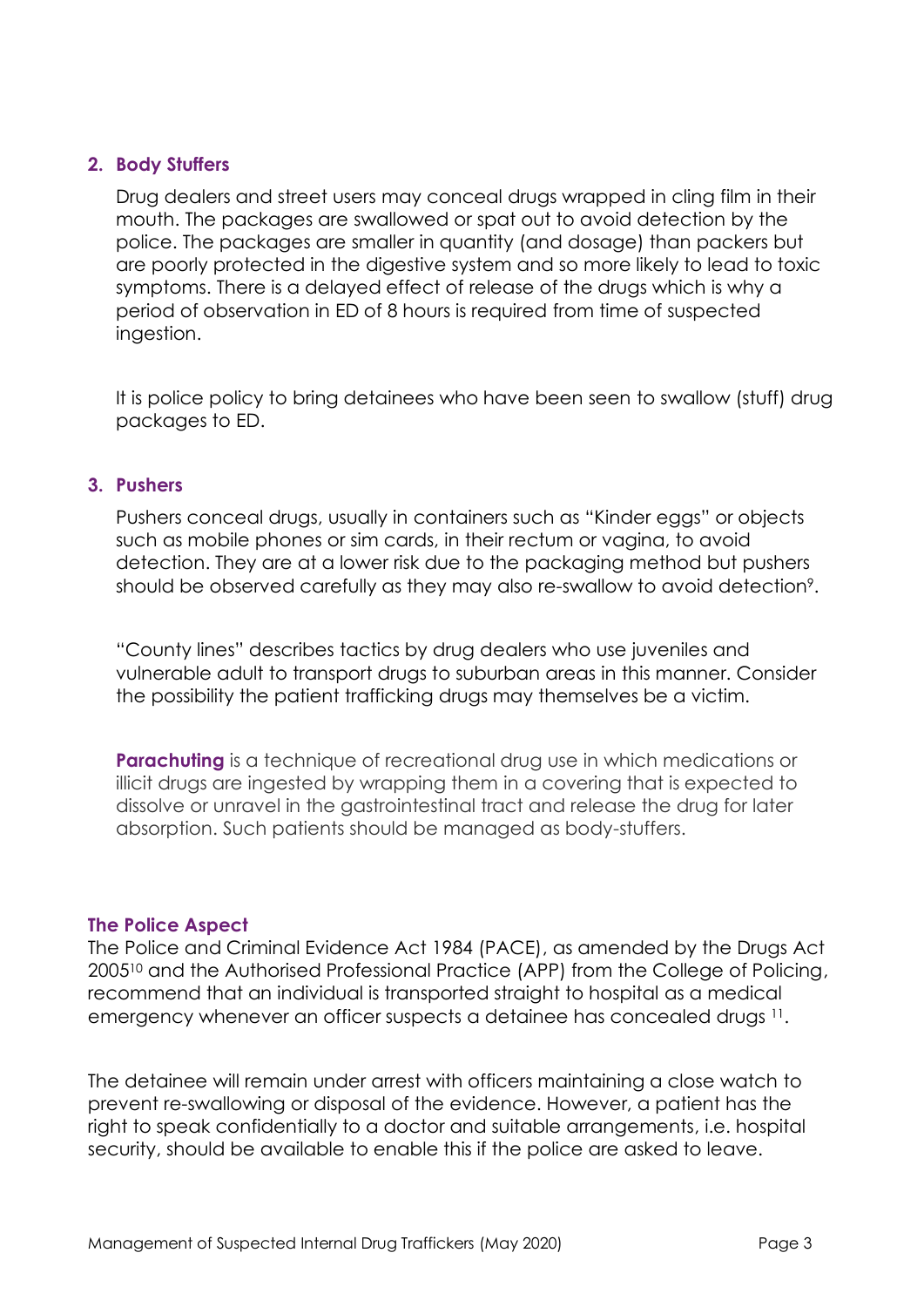The police would usually refer juveniles for safeguarding under local MASH or MAPPA procedures <sup>12 13</sup>. The police may also consider charging the drug dealers with trafficking of children under the Modern Slavery Act 2015<sup>14</sup>. EDs should ensure that they complete a safeguarding referral in line with their local policies.

If an untoward incident occurs, e.g. a death, the police or the Independent Office of Police Conduct may seize relevant evidence for investigation <sup>15</sup>. Full contemporaneous documentation should take place of any interaction with the police.

# **Intimate Search**

The police and BF have the legislative powers in England and Wales, Northern Ireland and Scotland to authorise and request an intimate search if they have reasonable grounds for believing that the person has concealed class A drugs (PACE section 55b) or anything to cause physical harm (PACE s55a) 16. An emergency physician cannot be compelled to undertake an intimate search whether the patient consents or not.

Intimate searches are **NOT** recommended, even with the aid of a speculum or proctoscope as it may result in injury to patient or examiner, risk breaking the packages, and may not reveal deeply located packages. Instead a LDCT with consent, should be performed to confirm the presence or absence of packages/foreign bodies, their location and number.

# **Radiology**

Under PACE (section 55A) the police and BF have the authority to transfer detainees to a hospital for an X-ray and/or Ultrasound as a criminal investigation tool to detect ingested drugs. This requires consent from the detainee. However clinicians are not required to request an X-ray or USS when presented with the police authority even with consent from the patient (section 55A PACE).

Multiple studies in the last 10 years have shown that the sensitivity and specificity of abdominal X-rays to be poor (especially for liquid containing packages) with CT now the gold standard investigation. Studies have shown that CT has much higher sensitivity and specificity for packages and has the benefit of typically being able to count the number of packages involved. It is therefore the investigation of choice. A lower dose protocol (LDCT), as seen in CT KUBs, should be used in this setting. LDCT techniques vary between different CT manufacturers and it is advisable to use local expertise to achieve a lower dose whilst maintaining diagnostic quality. This can include the use of lower Kv acquisitions and Iterative Reconstruction. It should be possible in a LDCT of the abdomen to achieve a radiation dose of less than 3 msV; this equates to approximately 1 years background natural radiation exposure in the UK.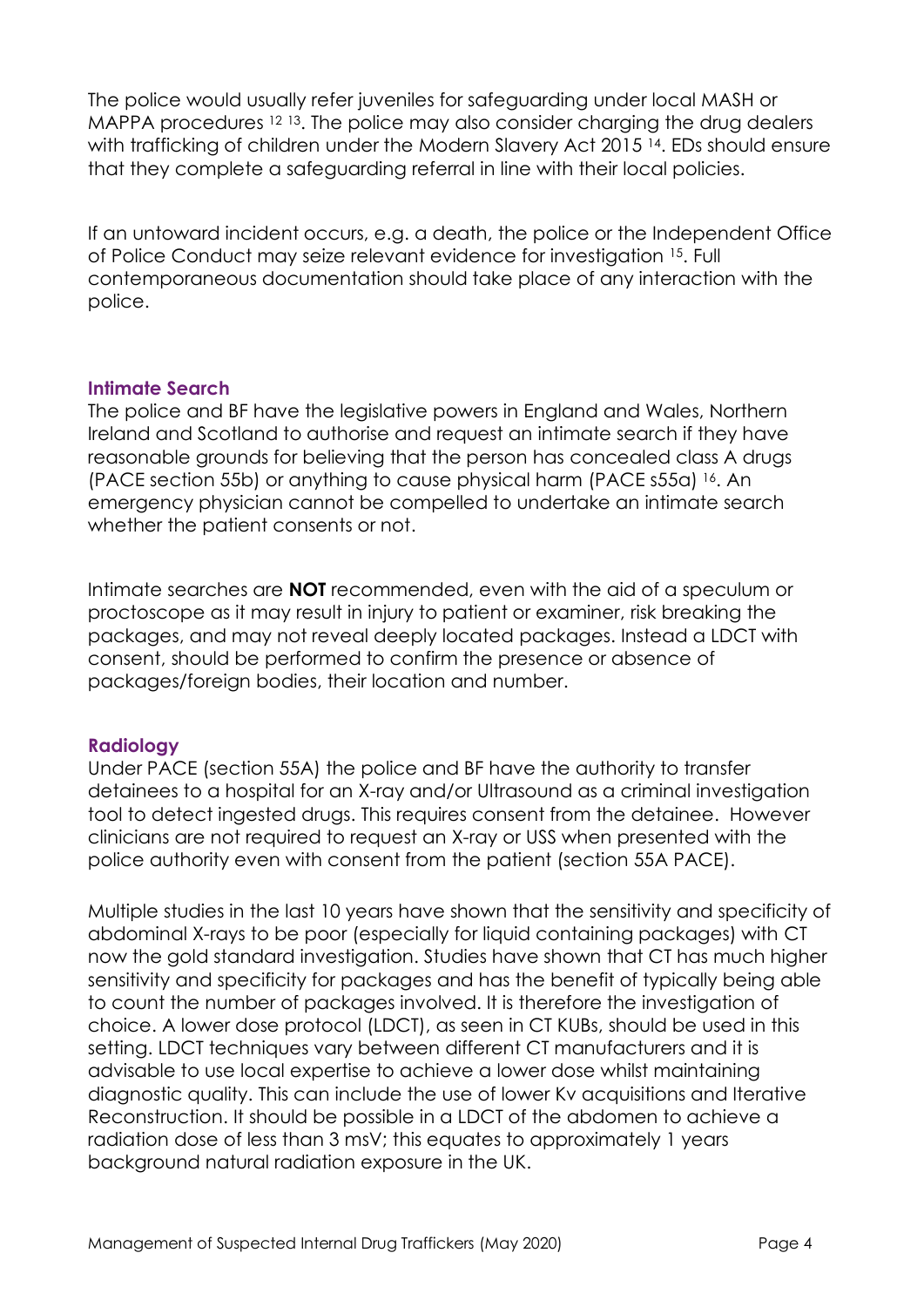Plain film x-rays should NO longer be performed due to their low specificity and sensitivity irrespective of any requests from the Police or Border Force (BF). <sup>22</sup> The Border Force has low dose scanners in some ports to help detect potential SIDTs; these positive or suspicious scans should supplemented by a formal LDCT.

In all cases, the ED clinician must assess for themselves the necessity for imaging and obtain consent from the detainee /patient. The patient has the right to refuse the investigation, see appendix 3 regarding consent and juveniles.

Detainees/patients should be informed that a LDCT may not be therapeutic in nature and may be used as evidence in a criminal investigation. On the other hand a negative LDCT may expedite their release from police custody.

Patients should be advised that if they do have internal drug packages there is a significant risk to their health should they burst or leak.

Pregnancy is a contra-indication for LDCT. In the case of pregnant suspected drug traffickers, passage of drug free stools with the knowledge of the number of packages concealed may be used as an indicator for clearance.

If the patient is so unwell that they lack the ability to provide consent then the emergency physician should act in the patient's best interest with regards performing a scan, if it is safe to do so.

# **Reporting the LDCT**

The Radiology department should create a report of the LDCT which includes the location and estimated number of packages/objects. This information can be added to the ED discharge summary when the patient is subsequently discharged. It can be provided to the police and their custody healthcare personnel only with the consent of the detainee.

This will enables the police or BF to confirm when all packages/objects have been passed/retrieved (Appendix 2). The report may be used as evidence to remand a detainee under s152 of the Criminal Justice Act 1998 (up to 192 hours) to retrieve the remaining drug packages <sup>17</sup>.

Certain adulterants, e.g. lignocaine, may cause similar appearance to faecal content. LDCT should be reviewed using both standard abdominal soft tissue and lung window settings by an experienced Radiologist.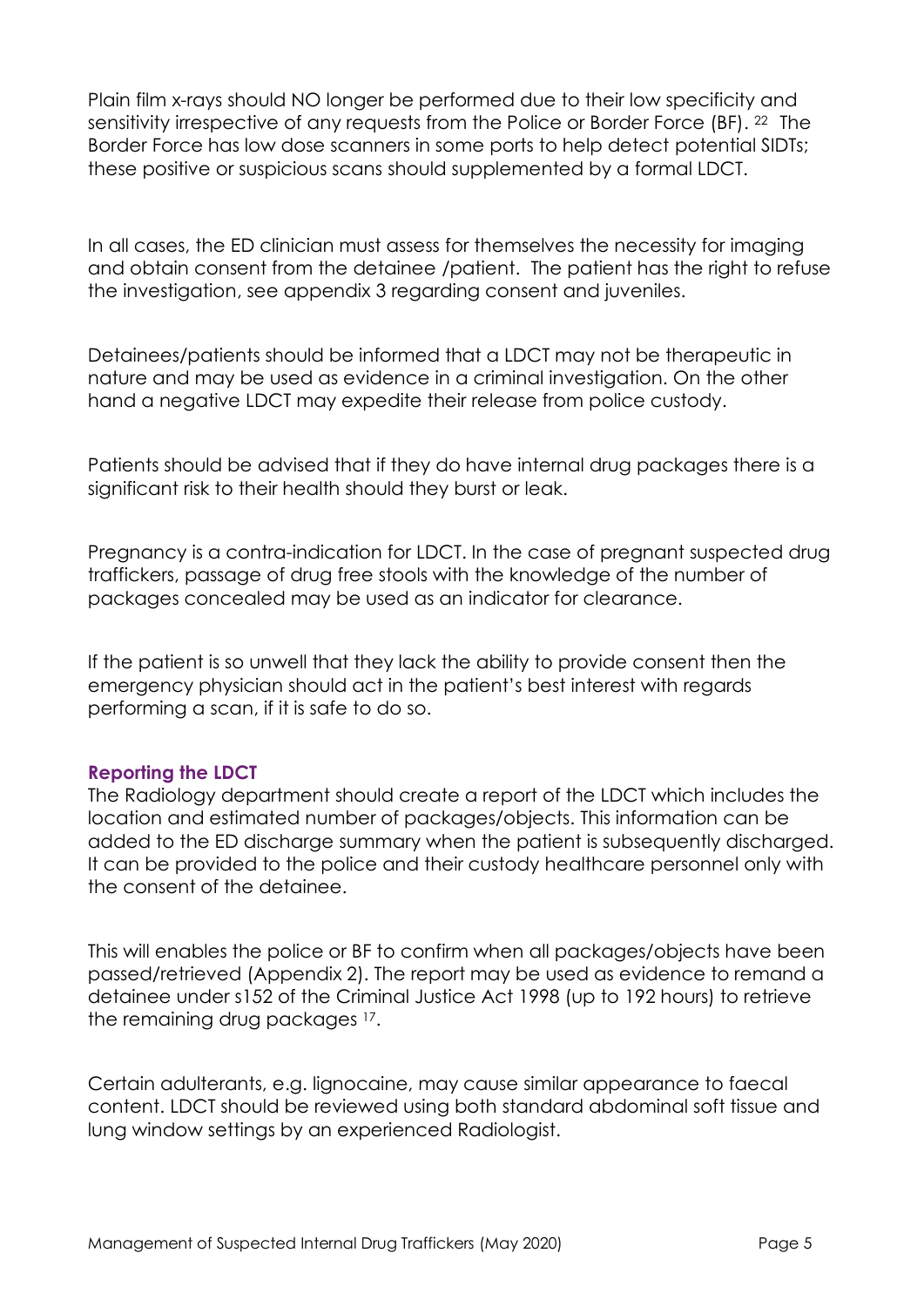In the event of unexpected medical findings being identified by LDCT, the detainee should be referred for further clinical assessment as any other patient would be.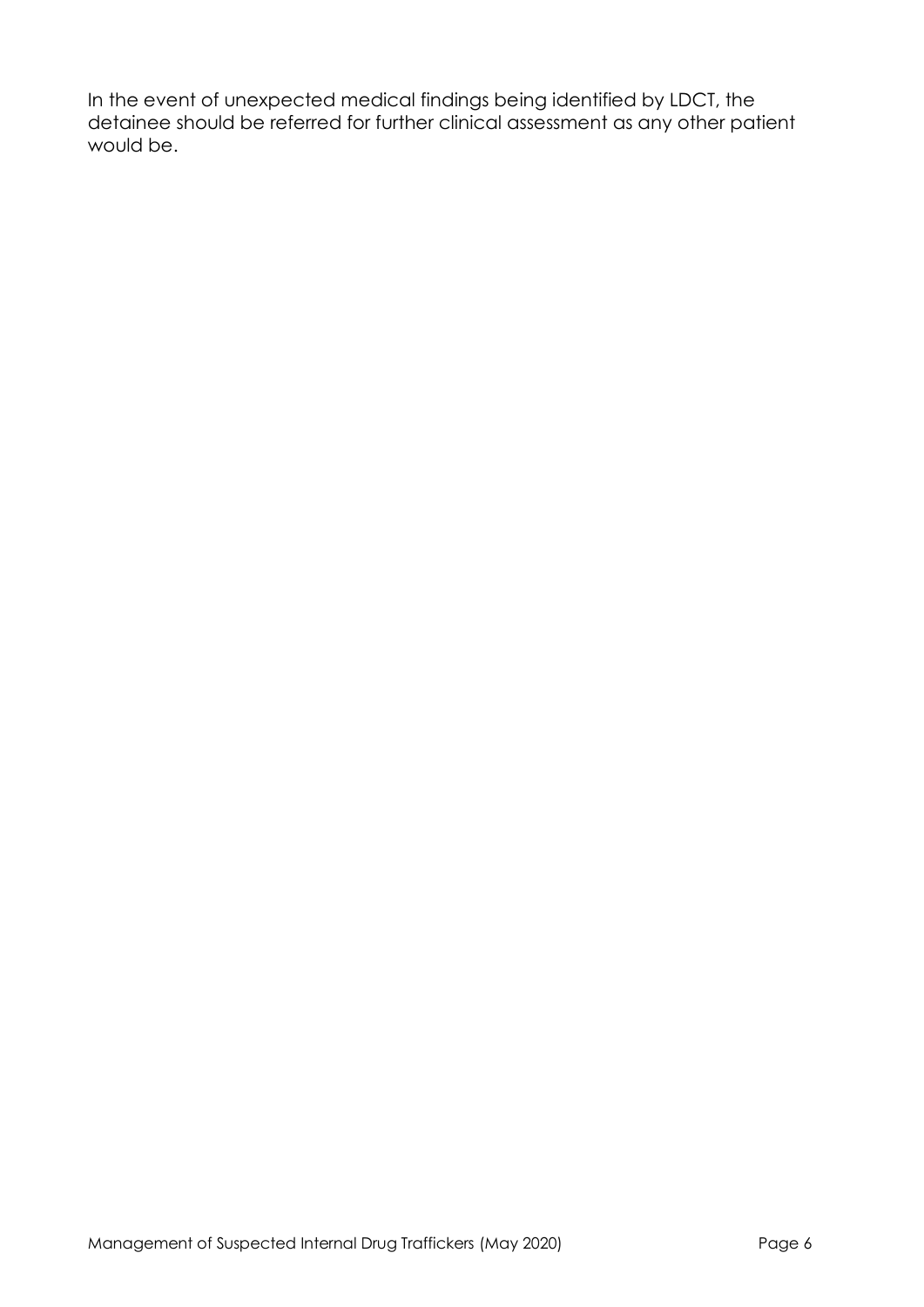# **Clinical Management – General**

Try to determine from Police or BF officers the nature/suspicion of the arrest, the suspected drug, quantity, when and how it was packed or stuffed.

Perform basic observations (temperature, heart rate, respiratory rate, blood pressure, pupil size and GCS) on all patients with SIDT.

Look for toxidromes (suggestive of package leakage/rupture), see box 1.

Consult TOXBASE for the most up-to-date guidance on the management of specific drug toxicity if abnormal findings noted.

Risk factors for complications associated with concealed drugs are shown below (box 2).

In the event of cardiac arrest, cardiopulmonary resuscitation should be continued for at least an hour and only stopped after discussion with a senior clinician. Prolonged resuscitation, even for several hours, may be appropriate following poisoning as recovery with good neurological outcome may occur.

Any drugs/objects retrieved/passed should be given directly to Police/BF officers. The clinician should complete the MG11 transfer of packages statement, which is likely to reduce the need to attend court (Appendix 2).

Any drug screening by the Police or ED (Cozart test for cocaine and opiate<sup>18</sup>) or toxicology should not be used to guide management or discharge decisions due to potential false negatives and positives. Some patients may be users and there may be leakage or none due to the packaging.

Routine blood tests and toxicology screens are not helpful.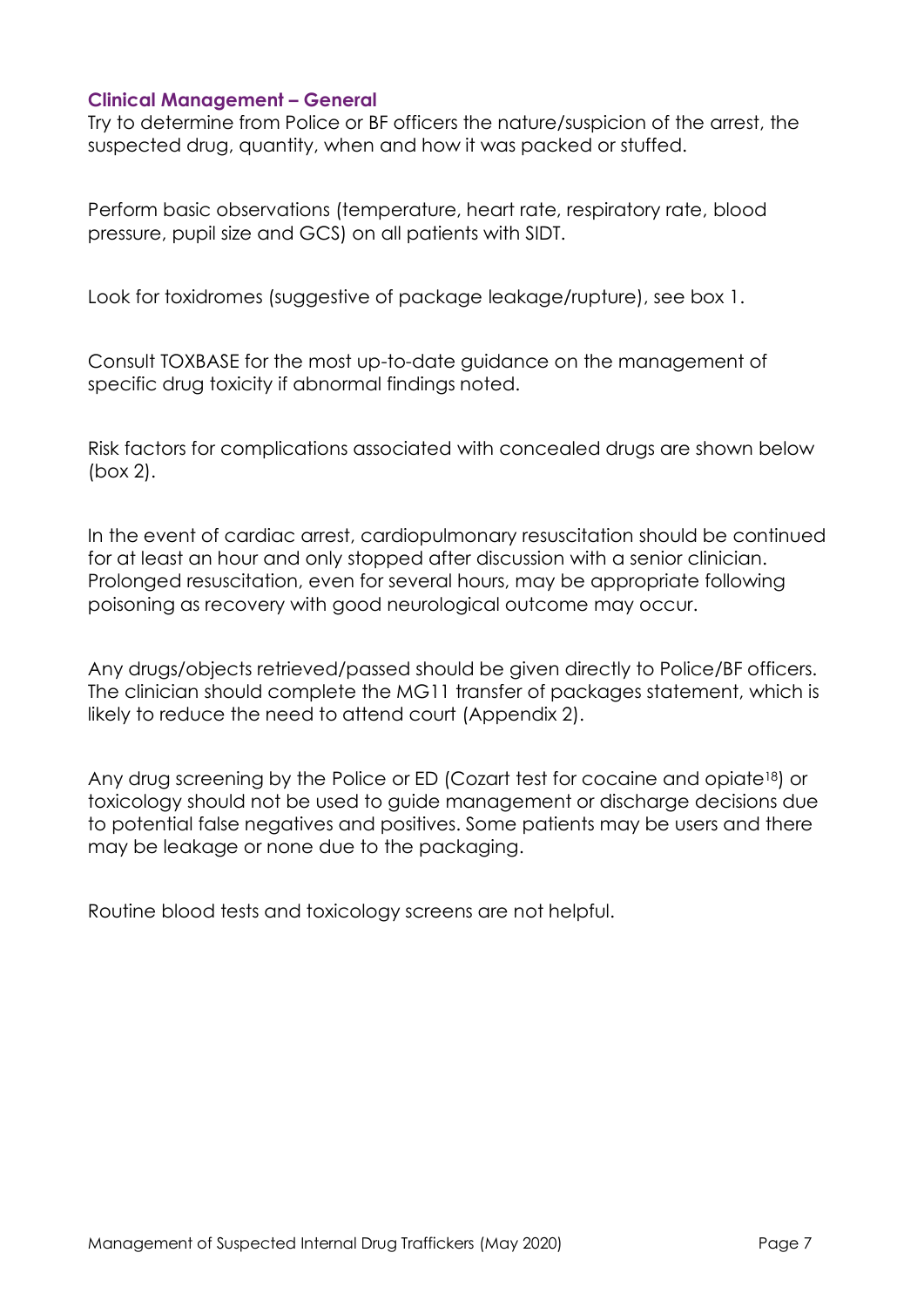Box 1. Common Toxidromes encountered in SIDT

| Sympathomimetics e.g. Cocaine                                           | Opiates e.g. Heroin                                             |
|-------------------------------------------------------------------------|-----------------------------------------------------------------|
| Tachycardia, hypertension,                                              | Bradycardia, hypotension,                                       |
| hyperpyrexia, dilated pupils,<br>convulsions, agitation, chest pain and | hypothermia, miosis, respiratory<br>compromise, CNS depression, |
| arrhythmias, nausea, vomiting                                           | pulmonary oedema                                                |
| abdominal pain                                                          |                                                                 |

Box 2. Risk factors for complications associated with concealed drugs [18] Abdominal pain Vomiting Abnormal vital signs Poisoning Improvised/home-made packaging Large total quantity of drug (especially for body stuffers) High number of packets (>50) Large size of packets Delayed passage of drug packets (>48 h) Passage of fragments of packaging in stool Poisoning in a co-transporter Previous abdominal surgery (greater risk of obstructing secondary to adhesions) Concomitant drug usage, especially constipating agents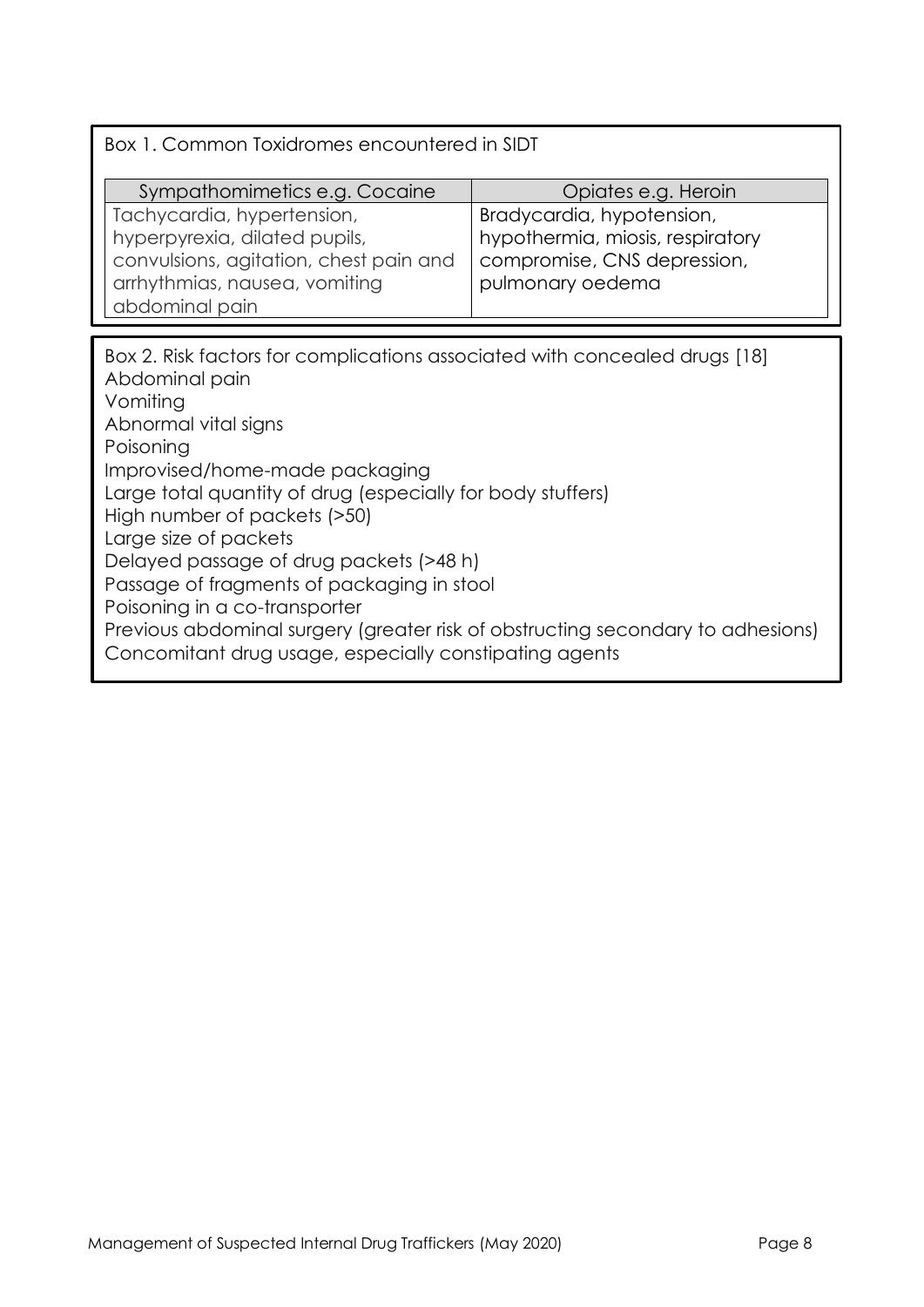# **Clinical Management – Body Stuffers <sup>19</sup> / Parachuting**

See appendix 1 for algorithm

- Patients with any clinical signs or symptoms of toxicity should be kept for longer than 8hrs or until signs and symptoms have resolved. Manage the patient according to TOXBASE guidelines for the suspected drug ingested<sup>18</sup>
- A LDCT may confirm or refute the presence of packages in the stomach and allow earlier discharge from the ED if negative.
- Patients who have swallowed / stuffed packages may take several hours to develop symptoms depending on the type of wrapping and stomach content. Patients should be observed for at least 8 hours from the point of ingestion even if they refuse treatment / investigations <sup>20</sup>, 21, <sup>22</sup>. See discharge advice below.

# **Clinical Management – Body Pushers**

# See appendix 1 for algorithm

- No intimate search should be undertaken unless the patient is unwell, however this has to be balanced against the potential risk of accidentally damaging further packets and causing further toxicity. Manage the patient according to TOXBASE guidelines for the suspected drug ingested.<sup>18</sup>
- Consider a LDCT which can confirm the presence or absence, the location and number of any packages/foreign bodies.
- If the patient consents to removal of the packages in hospital, the numbers removed should correspond with the numbers seen on LDCT, if this has been performed.
- Patients with packages in the rectum or vagina, may be discharged to the police/BF if clinically well. Having the result of a LDCT scan which positively identifies packages allows the police to implement a constant watch whilst the patient is in custody. See discharge advice below.

# **Clinical Management – Body Packers**

#### See appendix 1 for algorithm

A LDCT should be considered as the first line imaging investigation of choice in the asymptomatic patient.

# **Body Packers – symptomatic and positive imaging**

• If the patient is symptomatic for cocaine toxicity, refer urgently to the surgical team for surgical removal. Use appropriate doses of benzodiazepines and nitrates for hypertension due to severe cocaine toxicity and sodium bicarbonate for QRS prolongation (TOXBASE). Anaesthetic support is often required for early sedation to manage the hyper-adrenergic symptoms. Endoscopic removal risks damaging packages and further leakage. CT with contrast may aid surgical intervention but should not delay surgery in an unwell patient.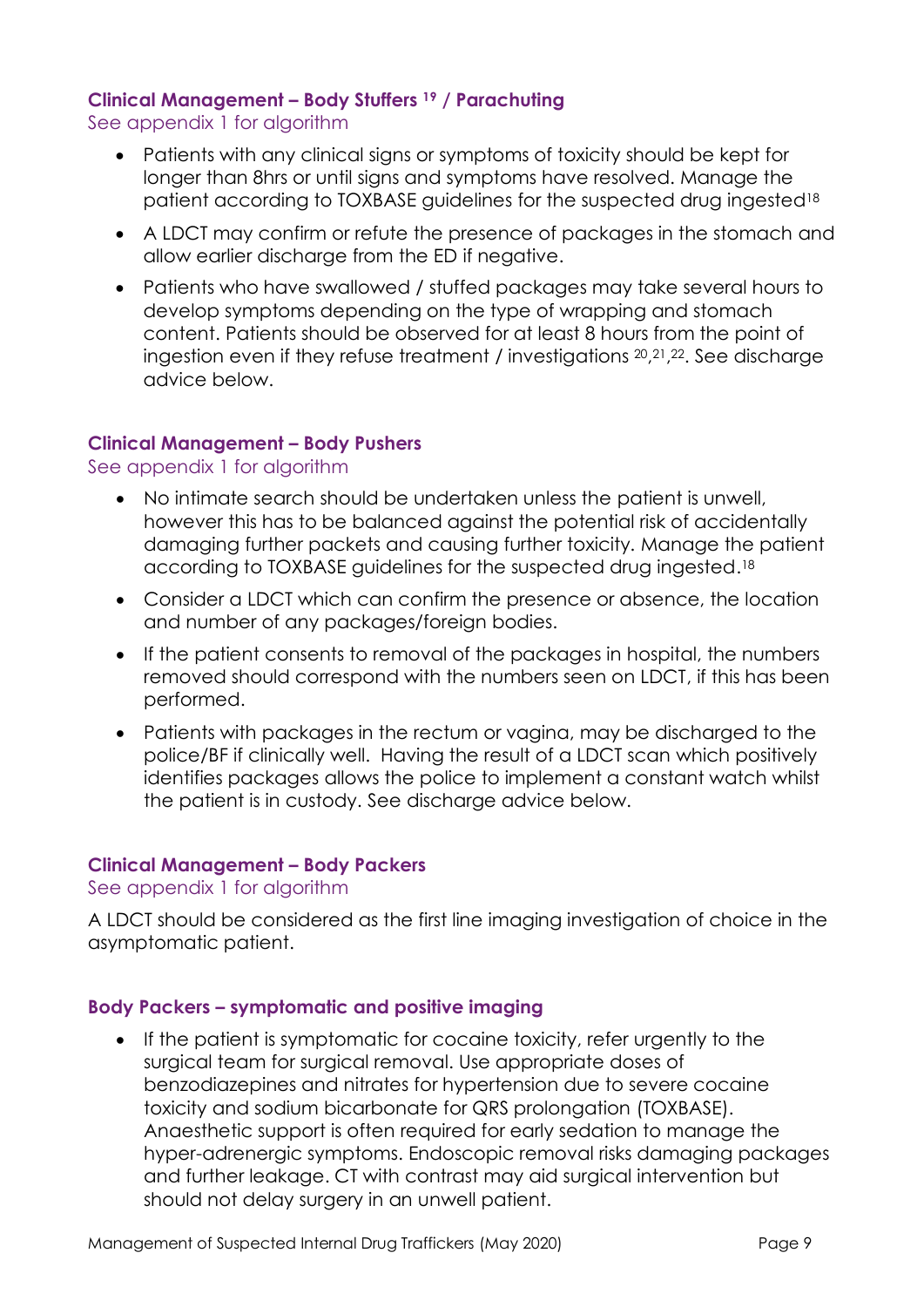• If a patient is symptomatic with opiate toxicity, then use generous amounts of naloxone and consider a naloxone infusion, may reduce the need for surgery<sup>18</sup> (TOXBASE). CT (with contrast) prior to surgery is helpful but only if the patient can be safely maintained on naloxone. The patient should be monitored closely as there is a high risk of death.

# **Body Packers – asymptomatic and positive imaging**

- Asymptomatic body packers can be managed conservatively, with surgery only being indicated on clinical grounds or when packages become stuck5,23,24,25. Patients/detainees can be observed and managed at police or BF custodies as long as they are passing the packages. See discharge advice below.
- Laxatives or whole bowel irrigation can be used under medical supervision to encourage movement of packages. Isotonic preparations such as Klean-Prep or Movicol (macrogols) are recommended as there is a theoretical risk of rupture with hypertonic solutions such as Fleet, Picolax or lactulose. Picolax is also reported to damage rubber condoms.

# **Body Packers – mild symptoms and positive imaging**

Those with confirmed imaging and mild symptoms, e.g. abdominal pain, can be treated conservatively with close monitoring in hospital.

# **Body Packers – asymptomatic and refusal of imaging**

• Those patients who refuse to consent to LDCT and who are asymptomatic may be discharged to the care of the Police / BF. See discharge advice below.

# **Body Packers – confirmation of complete clearance of packages**

- The police/BF may request confirmation that the patient does not have any packages remaining internally. There is no evidence to base the complete clearance of drug packages on the number of clear stools passed. Packages may get stuck in rugal folds, or ileo-caecal valve. In general, if packages have not been passed within 48 hours they are unlikely to be passed through normal bowel motions.
- If an initial LDCT has been performed with an estimate of packages this may be correlated with the number of packages passed. In some circumstances, e.g. where no initial LDCT has been performed or it is unclear as to number of packages packed an exit LDCT may assist in confirming that no packages remain.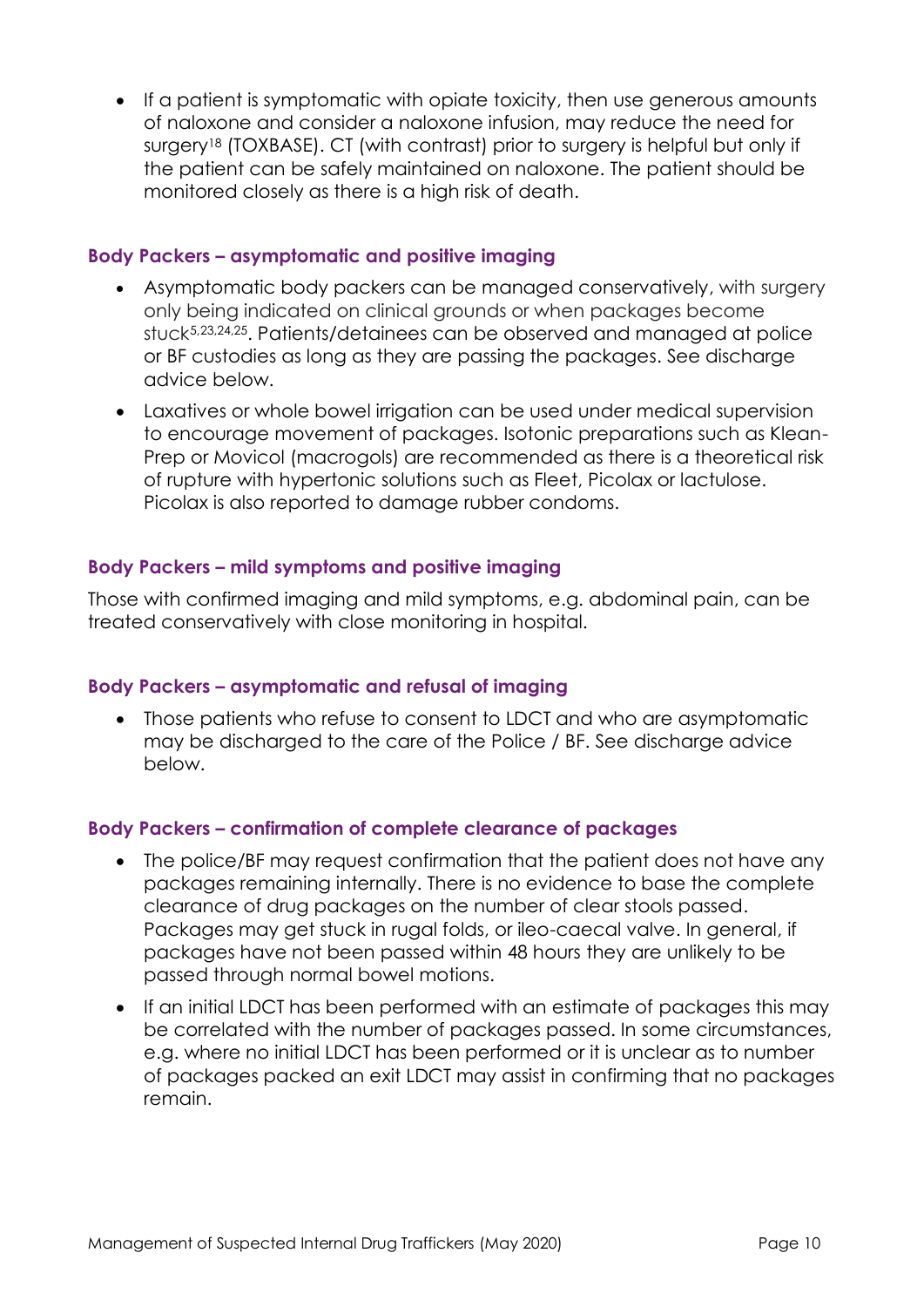# **Discharge Advice**

- GMC guidance and Caldecott Principles advocate information sharing to ensure the safe handover of patients between health and social care providers and those taking over care of patients <sup>26</sup>. On discharge of patients, a confidential medical summary detailing all relevant investigations and treatment should be provided in a sealed envelope marked for the attention of the custody healthcare professional. The patient should be informed of the medical handover.
- All patients with capacity have a right to refuse investigations and discharge themselves from the hospital even though they are under arrest. Document fully what the patient has been told about their risks.
- A discharge summary detailing type, numbers of packages or items removed or remaining will assist the custody healthcare professional in managing the detainee safely.
- Provide the Police / BF with advice on the clinical signs of toxicity when discharging asymptomatic patients who still have retained packages, to the care of the Police or BF.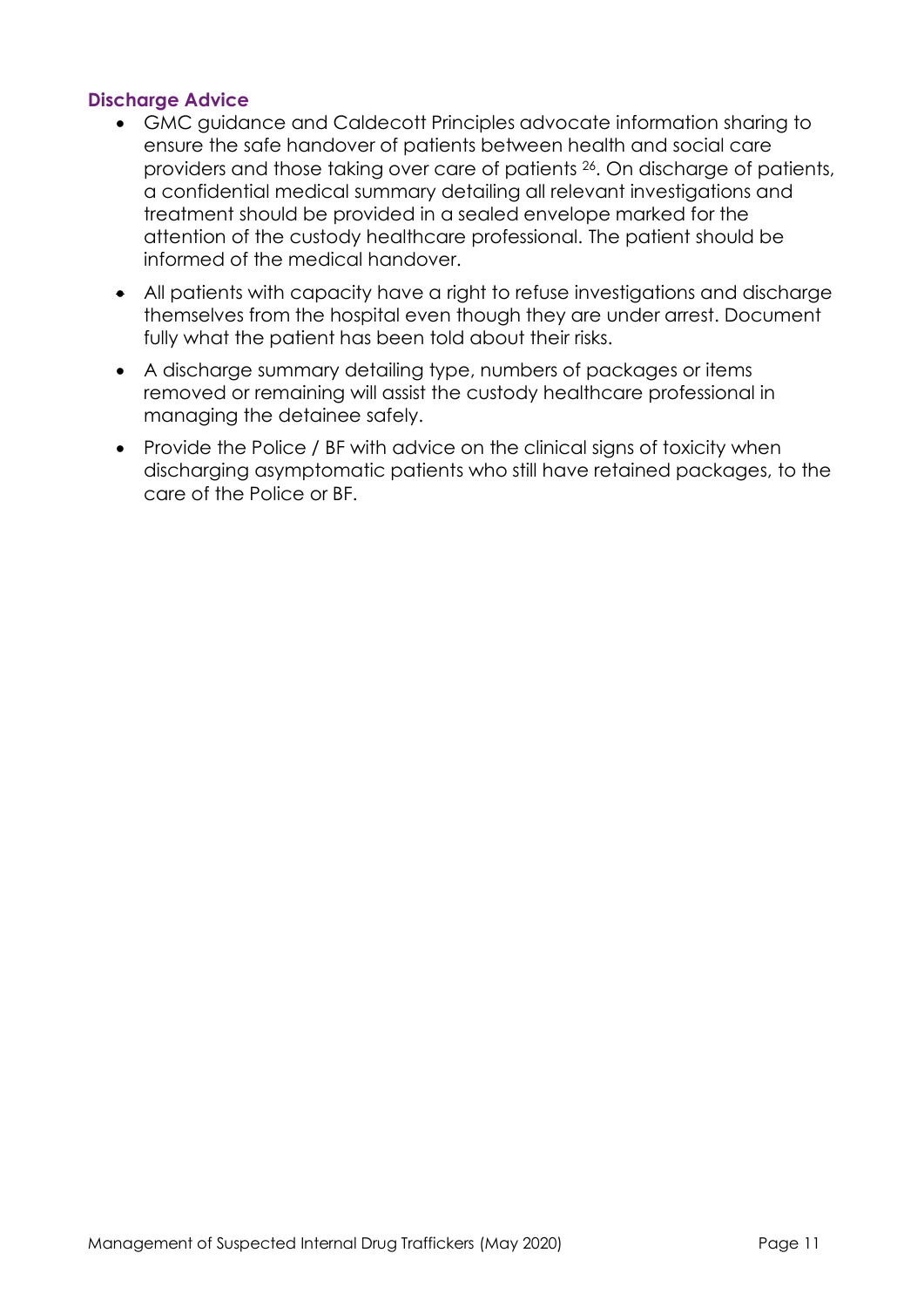# **Authors**

Dr Meng Aw-Yong, Dr Johann Grundlingh, Dr Allan Andi

Contributors: Dr Jamie Fryer, Dr Richard Muswell, Dr Laura Hunter, Dr James France, Dr Andrew Beale

First published in June 2014 as *Caring for adult patients suspected of having concealed illicit drugs* by Dr Catherine Hayhurst

# **Acknowledgements**

Best Practice Sub-Committee, Toxicology Special Interest Group, Quality in Emergency Care Committee.

# **Endorsements**

National Police Chiefs' Council

#### **Review**

Usually within three years or sooner if important information becomes available.

# **Conflicts of Interest**

Dr Meng Aw-Yong is also Medical Director of the Metropolitan Police Service

# **Disclaimers**

The College recognises that patients, their situations, Emergency Departments and staff all vary. This guideline cannot cover all possible scenarios. The ultimate responsibility for the interpretation and application of this guideline, the use of current information and a patient's overall care and wellbeing resides with the treating clinician.

#### **Research Recommendations**

More research is required on the validity of the low dose scanner used by BF, the safe observation time for drugs stuffers. The Royal College of Radiologists is recommended to consider ensuring training is available for reporting of LDCT for medico-legal purposes.

# **Audit standards**

None

# **Key words for search**

Body packers, body pushers, body stuffers, low dose CT, drug concealment, heroin, cocaine.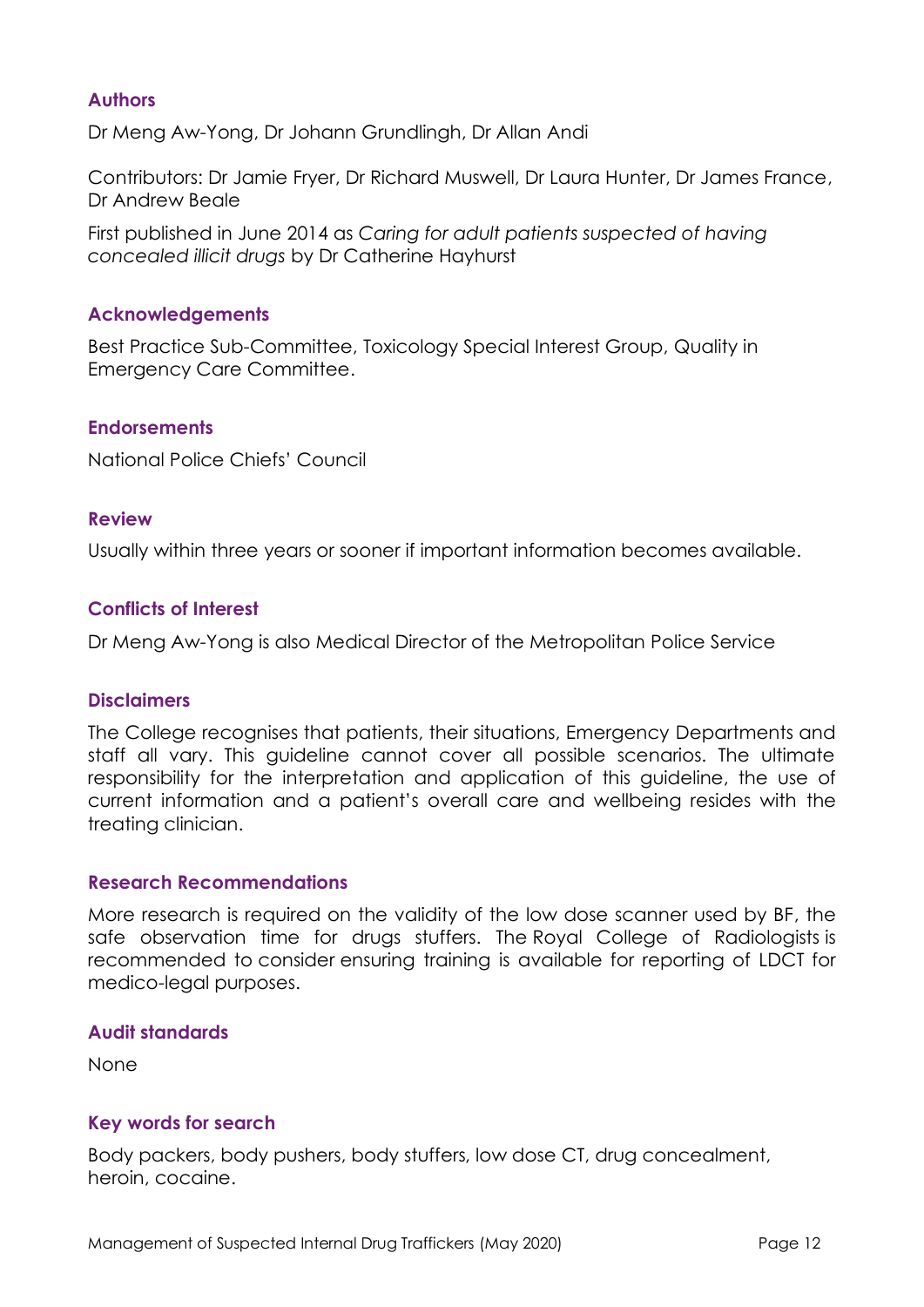# **References**

<sup>1</sup> Alfa-Wali M, Atinga A, Tanham M, Iqbal Q, Aw-Yong M, Mohsen Y. Assessment of the management outcomes of body packers. [ANZ J Surg](https://onlinelibrary.wiley.com/journal/14452197) 2016;97(10):821-825.

<sup>2</sup> Consent from children and young people I police custody: [https://fflm.ac.uk/wp-content/uploads/2019/03/Consent-from-children-and](https://fflm.ac.uk/wp-content/uploads/2019/03/Consent-from-children-and-young-people-in-police-custody-England-Wales-FFLM-RCPCH-Jan19.pdf)[young-people-in-police-custody-England-Wales-FFLM-RCPCH-Jan19.pdf](https://fflm.ac.uk/wp-content/uploads/2019/03/Consent-from-children-and-young-people-in-police-custody-England-Wales-FFLM-RCPCH-Jan19.pdf)

<sup>3</sup> GMC Confidentiality: good practice in handling patient information: [https://www.gmc-uk.org/ethical-guidance/ethical-guidance-for](https://www.gmc-uk.org/ethical-guidance/ethical-guidance-for-doctors/confidentiality)[doctors/confidentiality](https://www.gmc-uk.org/ethical-guidance/ethical-guidance-for-doctors/confidentiality)

<sup>4</sup> NHS Information Governance toolkit: Caldecott principles: [https://www.igt.hscic.gov.uk/Caldicott2Principles.aspx.](https://www.igt.hscic.gov.uk/Caldicott2Principles.aspx)

<sup>5</sup> BMA Ethics (2009) Health care of detainees in police stations. London: BMA

<sup>6</sup> Havis S, Best D, Carter J. Concealment of drugs by police detainees: lessons learned from adverse incidents and from 'routine' clinical practice. J Clin Forensic Med 2005;12(5):237-41.

<sup>7</sup> Chief Medical Officer's Expert Group (2013) The Medical Care of Suspected Internal Drug Traffickers – Independent Report.

[https://assets.publishing.service.gov.uk/government/uploads/system/uploads/atta](https://assets.publishing.service.gov.uk/government/uploads/system/uploads/attachment_data/file/216999/SIDT-Report-FINAL.pdf) [chment\\_data/file/216999/SIDT-Report-FINAL.pdf.](https://assets.publishing.service.gov.uk/government/uploads/system/uploads/attachment_data/file/216999/SIDT-Report-FINAL.pdf) [Accessed 12 November 2018]

<sup>8</sup> Traub SJ, Hoffman RS, Nelson LS. Body Packing - The Internal Concealment of Illicit Drugs. N Engl J Med 2003;349(26):2519-26.

<sup>9</sup> Schaper A, Hofmann R, Bargain P, Desel H, Ebbecke M, Langer C. Surgical treatment in cocaine body packers and body pushers. Int J Colorectal Dis 2007;22(12):1531-5.

<sup>10</sup> Drugs Act 2005. <http://www.legislation.gov.uk/ukpga/2005/17/contents> [Accessed 12 November 2018]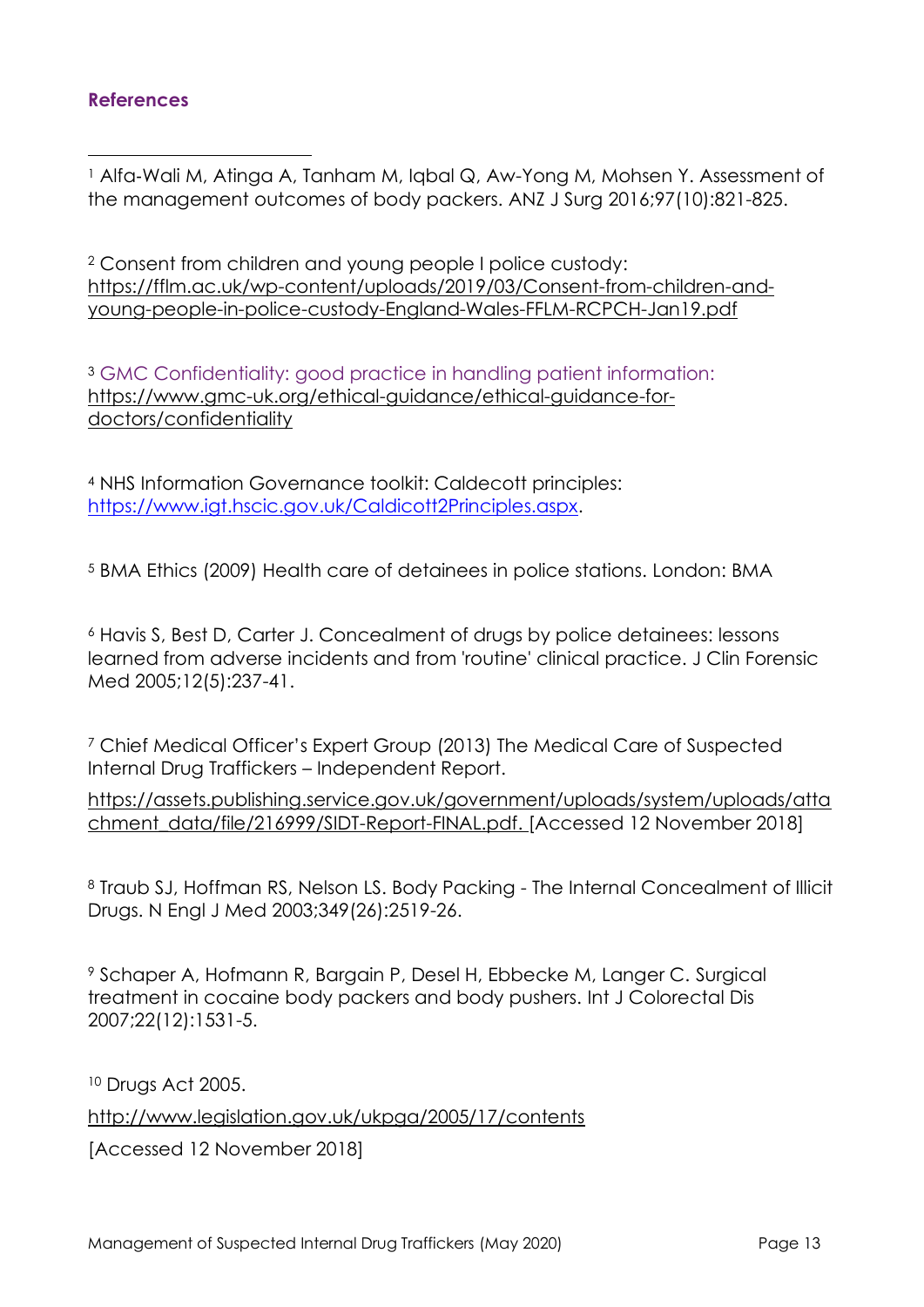<sup>11</sup> College of Policing (2013) Authorised Professional Practice: Swallowed or packed drugs packages.

[https://www.app.college.police.uk/app-content/detention-and-custody-](https://www.app.college.police.uk/app-content/detention-and-custody-2/detainee-care/alcohol-and-drugs/#swallowed-or-packed-drugs-packages)[2/detainee-care/alcohol-and-drugs/#swallowed-or-packed-drugs-packages](https://www.app.college.police.uk/app-content/detention-and-custody-2/detainee-care/alcohol-and-drugs/#swallowed-or-packed-drugs-packages)

[Accessed 12 November 2018]

<sup>12</sup> Working together to safeguard children: Multi-Agency Safeguarding Hub [https://www.gov.uk/government/news/working-together-to-safeguard-children](https://www.gov.uk/government/news/working-together-to-safeguard-children-multi-agency-safeguarding-hubs)[multi-agency-safeguarding-hubs](https://www.gov.uk/government/news/working-together-to-safeguard-children-multi-agency-safeguarding-hubs)

<sup>13</sup> MAPPA guidance Ministry of Justice. [https://www.justice.gov.uk/downloads/offenders/mappa/mappa-guidance-2012](https://www.justice.gov.uk/downloads/offenders/mappa/mappa-guidance-2012-part1.pdf) [part1.pdf](https://www.justice.gov.uk/downloads/offenders/mappa/mappa-guidance-2012-part1.pdf)

<sup>14</sup> Modern Slavery Act; <http://www.legislation.gov.uk/ukpga/2015/30/contents/enacted>

15 Independent Office for Police Conduct: <https://www.policeconduct.gov.uk/investigations/our-investigations>

<sup>16</sup> Booker RJ, Smith JE, Rodger MP. Packers, pushers and stuffers—managing patients with concealed drugs in UK emergency departments: a clinical and medicolegal review. Emerg Med J 2009;26(5):316–320.

<sup>17</sup> Section 152, Criminal Justice Act 1988, amended by Section 8 of the Misuse of Drugs Act 2005.

<https://www.legislation.gov.uk/ukpga/1988/33/section/152>

[Accessed 12 November 2018]

<sup>18</sup> Crown Prosecution Service (2009) Drugs - Evidential Drug Identification Testing in Police Stations.

[https://www.cps.gov.uk/legal-guidance/drugs-evidential-drug-identification](https://www.cps.gov.uk/legal-guidance/drugs-evidential-drug-identification-testing-police-stations)[testing-police-stations](https://www.cps.gov.uk/legal-guidance/drugs-evidential-drug-identification-testing-police-stations)

[Accessed 12 November 2018]

# <sup>19</sup> TOXBASE: [http://www.toxbase.org](http://www.toxbase.org/)

<sup>20</sup> Norfolk GA. The fatal case of a cocaine body-stuffer and a literature review – towards evidence-based management. [J Forensic Leg Med](http://www.sciencedirect.com/science/journal/1752928X) 2007;14(1):49-52.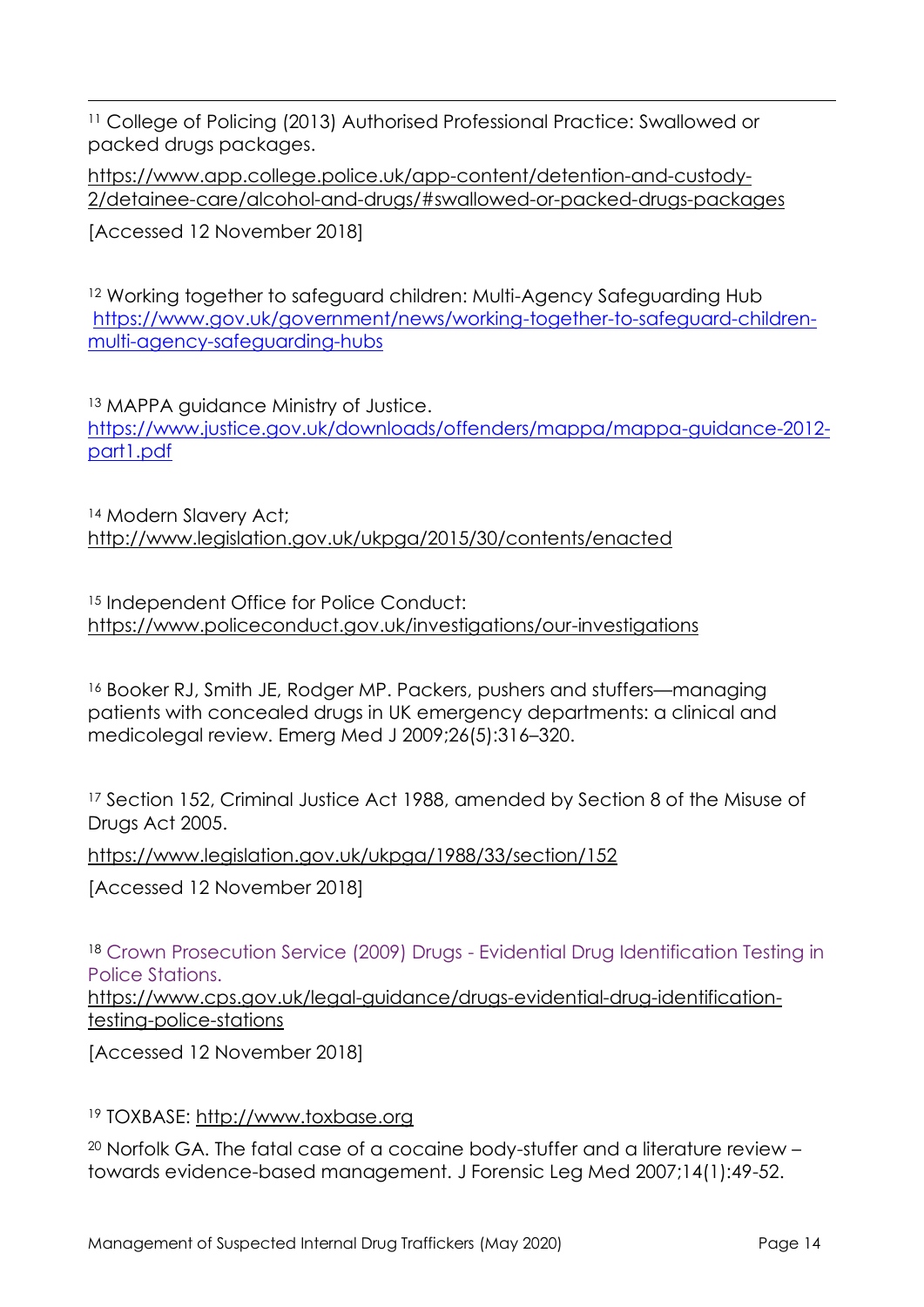<sup>21</sup> Sporer M, Firestone J. Clinical Course of Crack Cocaine Body Stuffers. [Ann Emerg](http://www.sciencedirect.com/science/journal/01960644)  [Med](http://www.sciencedirect.com/science/journal/01960644) 1997; 29(5);596-60.

<sup>22</sup> Moreira M, Buchanan J, Heard K. Validation of a 6-hour observation period for cocaine body stuffers. Am J Emerg Med 2011;29(3):299-303.

<sup>23</sup> Bulstrode N, Banks F, Shrotria S. The outcome of drug smuggling by ''body packers''– the British experience. Ann R Coll Surg Engl 2002;84(1):35–8.

<sup>24</sup> Beckley I, Ansari N, Khwaja HA, Mohsen Y. Clinical management of cocaine body packers: the Hillingdon experience. Can J Surg 2009;52(5):417-421.

<sup>25</sup> de Bakker JK, et al. Body packers: a plea for conservative treatment. Langenbecks Arch Surg 2012;397(1):125–130.

<sup>26</sup> NHS Information Governance: Caldecott Principles: <https://www.igt.hscic.gov.uk/Caldicott2Principles.aspx>

27 British Medical Association. [https://www.bma.org.uk/advice/employment/ethics/consent/consent-tool-kit/7](https://www.bma.org.uk/advice/employment/ethics/consent/consent-tool-kit/7-children-and-young-people) [children-and-young-people](https://www.bma.org.uk/advice/employment/ethics/consent/consent-tool-kit/7-children-and-young-people)

28 Consent from children and young people in police custody in England and Wales for medical examinations. [https://fflm.ac.uk/wp](https://fflm.ac.uk/wp-content/uploads/2019/03/Consent-from-children-and-young-people-in-police-custody-England-Wales-FFLM-RCPCH-Jan19.pdf)[content/uploads/2019/03/Consent-from-children-and-young-people-in-police](https://fflm.ac.uk/wp-content/uploads/2019/03/Consent-from-children-and-young-people-in-police-custody-England-Wales-FFLM-RCPCH-Jan19.pdf)[custody-England-Wales-FFLM-RCPCH-Jan19.pdf](https://fflm.ac.uk/wp-content/uploads/2019/03/Consent-from-children-and-young-people-in-police-custody-England-Wales-FFLM-RCPCH-Jan19.pdf)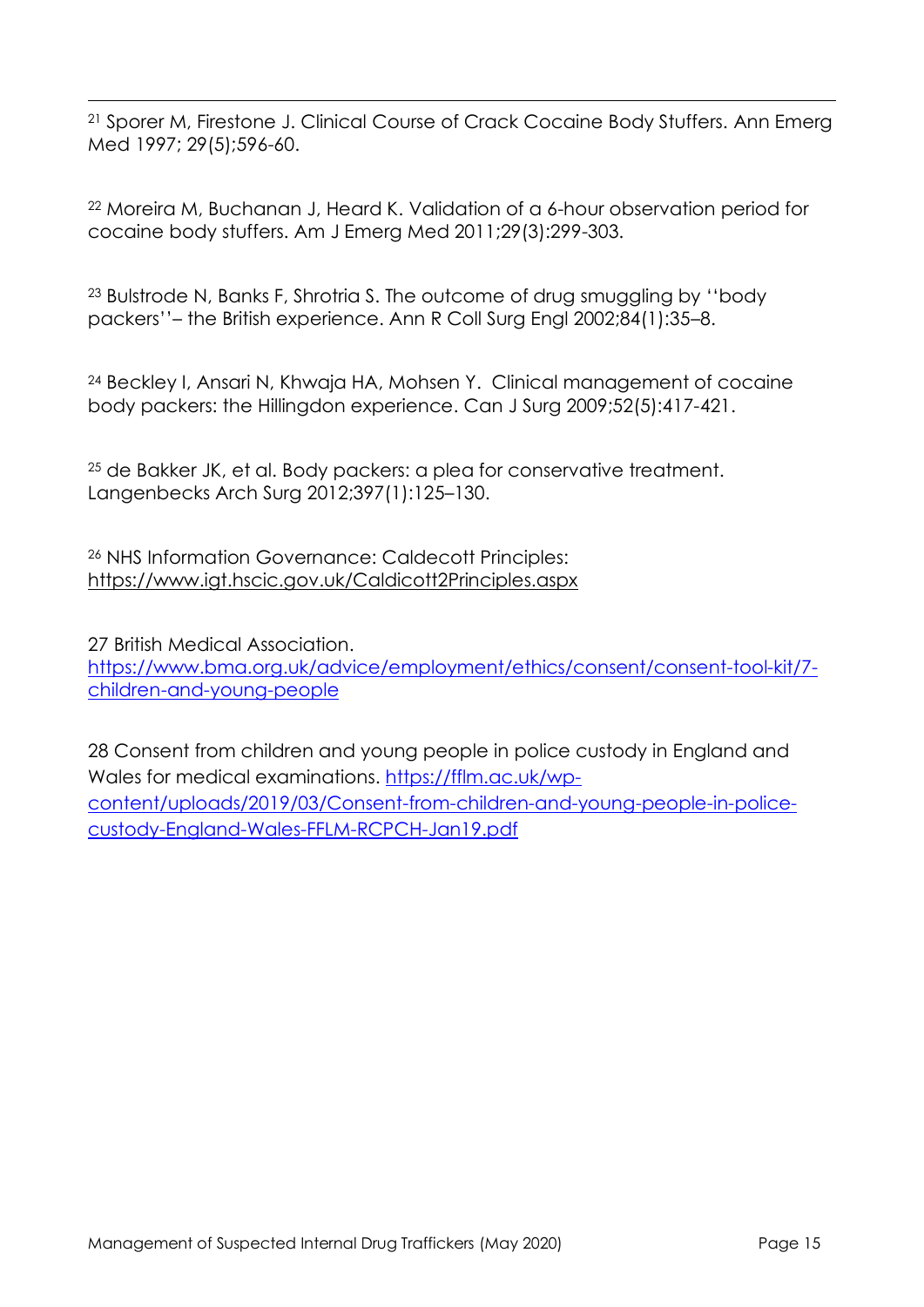# **Appendix 1: Algorithm for suspected internal drug traffickers (SIDT)**

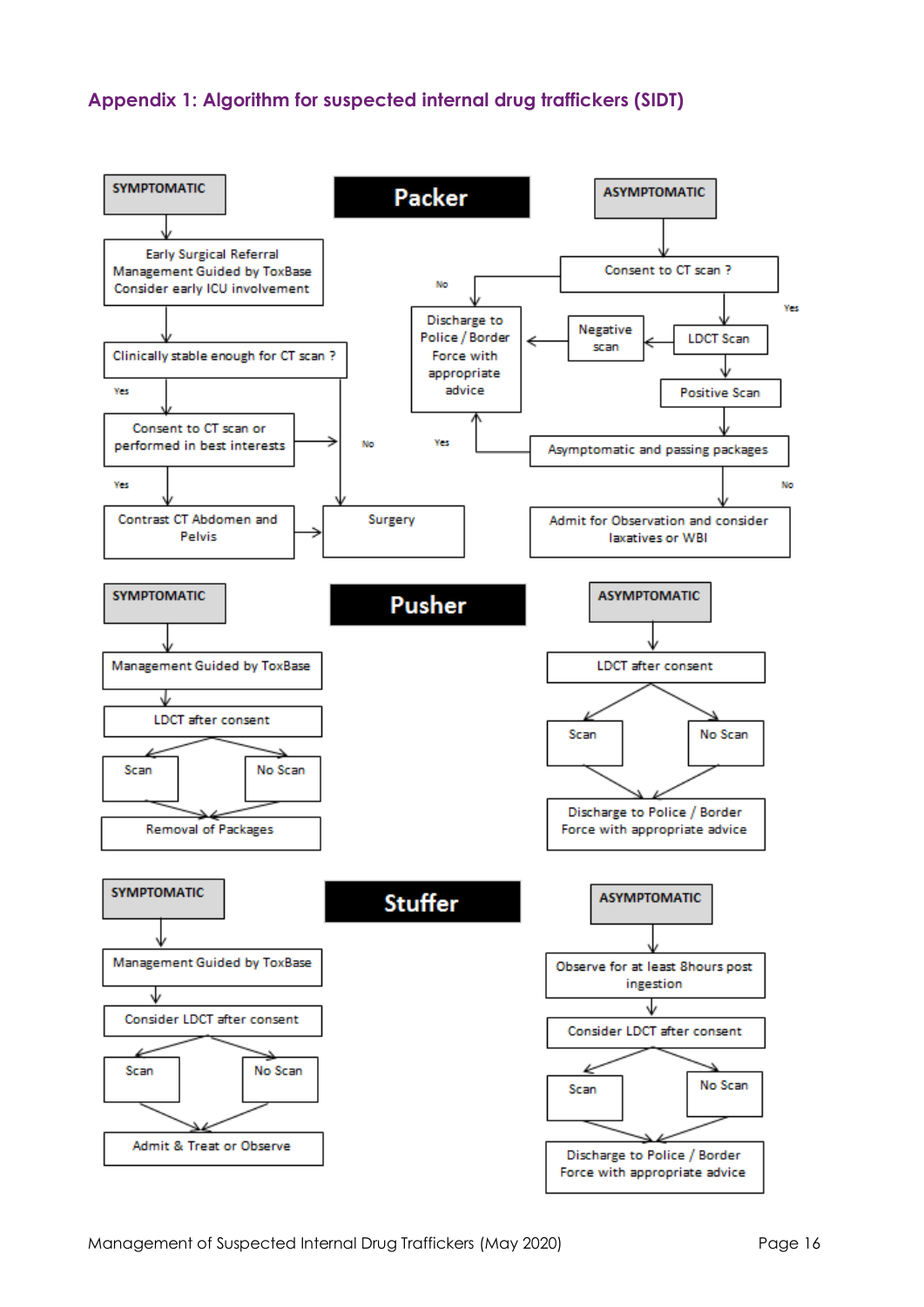# **Appendix 2: Statement template for handover of retrieved packages**

**Witness Statement** 

Form MG11

(CJ Act 1967, s.9 MC Act 1980, s.5A (3) (a) and 5(B); MC Rules 1981, r.70)

Statement of XXXXXX

Age: over 21 years old

Occupation: Medical Practitioner

This statement (consisting of one page each signed by me) is true to the best of my knowledge and belief and I make it knowing that, if it is tendered in evidence, I shall be liable to prosecution if I have wilfully stated in it anything, which I know to be false or do not believe to be true.

Dated the XXXXXXX

Signature

I am currently working as a doctor in XXXX hospital

1. This statement confirms that I was the surgeon operating on Mr/Mrs XXXXX on the xxx day, xxx month, xxx year. I have retrieved XXXX number of packages and have passed them to Border Force officer XXXX at time XXX date XXXX.

Signature

Page No. 1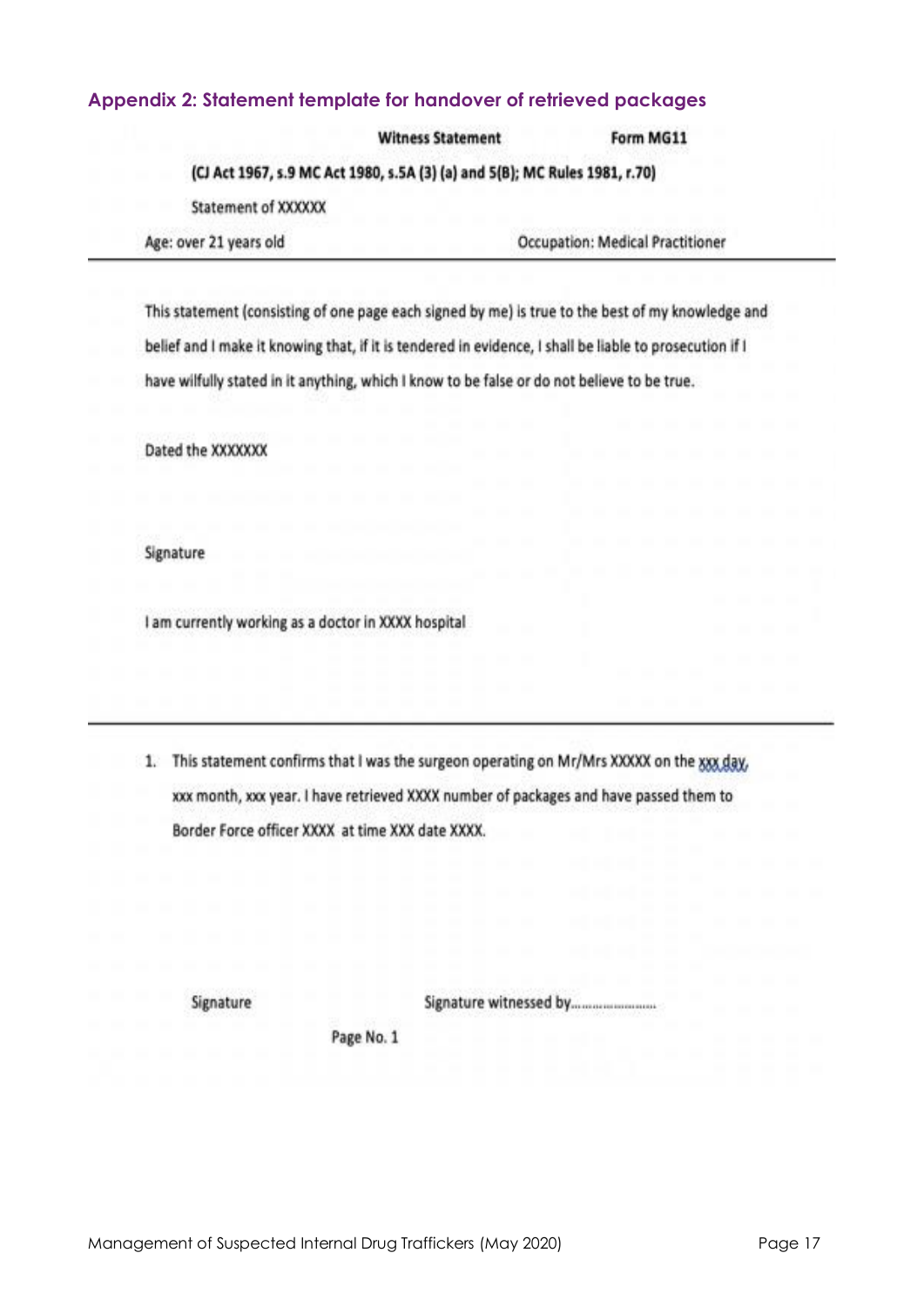# **Appendix 3: Consenting a person suspected of drug trafficking for LDCT.**

| Patient Age           | <b>Needs Patient</b><br>consent<br>(if has capacity) | <b>Needs</b><br>parental/guardian                   | Treat/investigate if<br>lacks capacity? |
|-----------------------|------------------------------------------------------|-----------------------------------------------------|-----------------------------------------|
| $\ge$ 18 years old    | Yes                                                  | No.                                                 | Yes in best interest                    |
| 16 or 17 years<br>old | Yes                                                  | Yes if possible but not<br>to delay if life at risk | Yes in best interest                    |
| <16 years old         | Yes                                                  | Yes if possible but not<br>to delay if life at risk | Yes in best interest                    |

Patient is symptomatic (hence a therapeutic examination)

Patient is asymptomatic (hence a forensic examination)

| Patient Age           | Needs patient<br>consent<br>(if has capacity) | <b>Needs</b><br>parental/guardian |
|-----------------------|-----------------------------------------------|-----------------------------------|
| $\geq$ 18 years old   | Yes                                           | <b>No</b>                         |
| 16 or 17 years<br>old | Yes                                           | Yes                               |
| <16 years old         | Yes                                           | Yes                               |

If the LDCT is therapeutic in nature i.e. abdominal pain, suspected burst package etc. then a Gillick competent child can consent to a LDCT or treatment without parental consent. It would be good practice to inform the person with parental responsibility and advise the child accordingly.

A juvenile is classified by the police as anyone under the age of 18. Where a person under 18 years, who is judged to have capacity, refuses treatment, such a refusal can be over-ruled either by a person with parental responsibility for the child or by the court. This must be on the basis of the best interests of the person 27.

Where the consent of a parent or guardian is required for these procedures, it is not necessary for the parent or guardian to be at the police station or hospital to give that consent. However, where the consent of the juvenile only (Gillick competent) is required it must be obtained in the presence of an appropriate adult, who may be the parent or guardian or some other suitable person over the age of 18 years 28.

Where a LDCT is not therapeutic i.e. forensic in nature for determining presence of drug packages then consent from a person with parental responsibility is required for anyone under 18 years of age. This is because the findings of the LDCT may be used as evidence in court proceedings.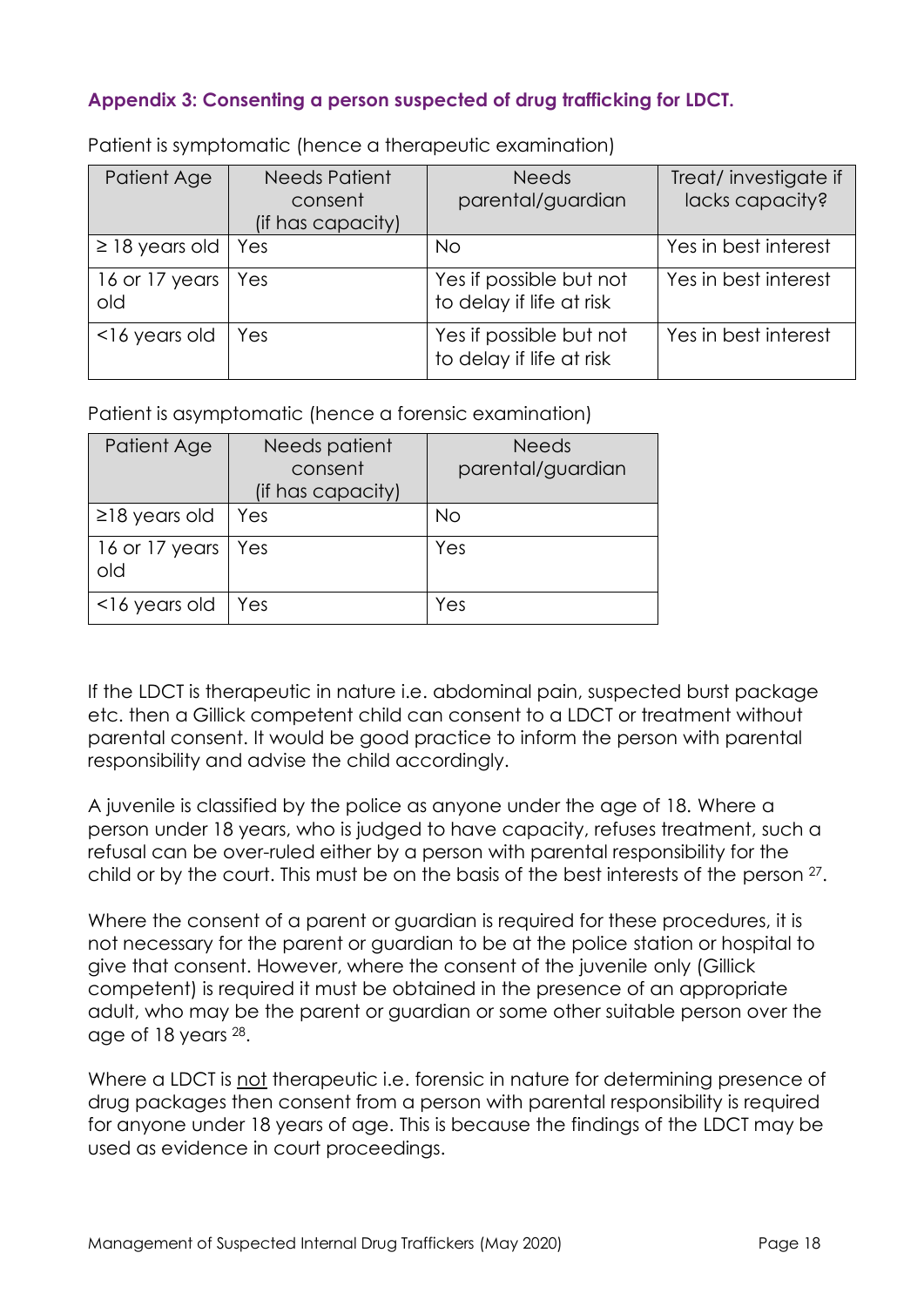# **Methodology**

Where possible, appropriate evidence has been sought and appraised using standard appraisal methods. High quality evidence is not always available to inform recommendations. Best Practice Guidelines rely heavily on the consensus of senior emergency physicians and invited experts.

# **Evidence Levels**

- 1. Evidence from at least one systematic review of multiple well-designed randomised control trials
- 2. Evidence from at least one published properly designed randomised control trials of appropriate size and setting
- 3. Evidence from well-designed trials without randomisation, single group pre/post, cohort, time series or matched case control studies
- 4. Evidence from well-designed, non-experimental studies from more than one centre or research group
- 5. Opinions, respected authority, clinical evidence, descriptive studies or consensus reports.